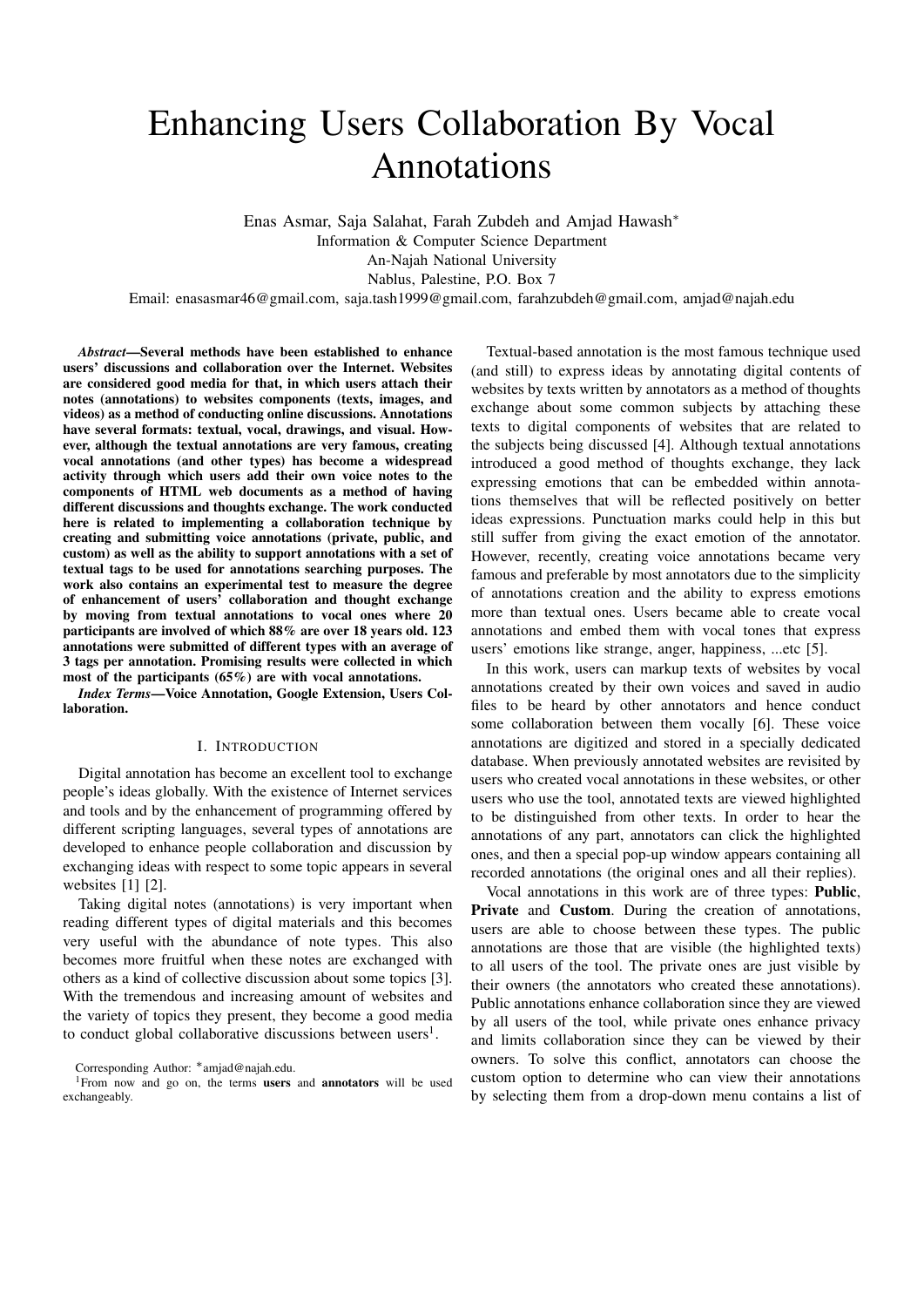users. This is similar to create a private virtual room of related users who can collaborate within a closed environment. By custom annotations, privacy is preserved with the existence of conducting collaborative discussions.

In order to increase the collaboration between users, it is important for them to locate annotations of their interests. To make this feasible, users can add some textual tags (separated by commas) in a text box that appears in the pop-up annotation window and these tags are attached with each vocal annotation and saved in the database as well. Tags are chosen by the user who is creating the vocal annotation and they reflect his/her own intent in creating the annotation. They somehow describe the essence of the annotation itself. By using a simple searching facility, users can search for these tags (from their portals) and a list of public clickable annotations appear in which they can visit the websites where the annotations have been created and participate in the discussions corresponding to the clicked annotations. Of course, a filtering process takes place here:

- 1) The public annotations are retrieved for all users of the tool despite who created them.
- 2) The private annotations are retrieved only for their owners.
- 3) The custom annotations are retrieved for their owners and for the users that are previously added by the owners of these annotations at the time of annotations creation.

Of course, the reply to the three types of annotations is also obeyed this filtering process. For example, if a public annotation has been replied to by a custom one, the users who have been added by the custom reply can retrieve the reply itself.

The rest of this paper is organized as follows: Previous work is proposed in Section 2. Section 3 discusses the system architecture of the tool while Section 4 is related to Annotations Creation and Retrieval of the tool. Section 5 demonstrates the experimental results. Finally, Section 6 concludes this paper.

# II. RELATED WORK

The literature has a lot of works related to annotating web content. Many works have been conducted with respect to web annotations of different methods: textual, vocal, and drawingbased.

Textual-based annotation tools are a lot since the this type of annotations are considered the initial efforts paid for digital annotation. Doccano (an open source tool) [7], Brat [8], Prodigy [9], Tagtog [10], and MADCOW [11] are all examples of such tools.

Creating annotations by drawing shapes over the contents of websites is also becomes a famous technique. Using this type of annotations, users are able to draw shapes over some contents of the websites and attach these drawings by textual notes. These drawings are shared between users of such tools to conduct some kind of discussion based on the drawings and their notes. Several tools exist on the web to enhance this

kind of annotation. Sketchpad [12], Sketch to Web [13] and MADCOW [14] are all examples of famous tools related to this kind of annotations.

Despite that textual and/or drawing annotations are very useful and introduces an excellent way of collaboration between users, they suffer from expressing the emotions between users that definitely add some extra value for the conducted collaboration. Users are unable to express their exact feeling using textual and/or drawing annotations like what vocal ones can introduce. By vocal annotations, users are able to create fully emoted annotations that exactly express their feelings, as well as their opinion, regards the discussed material in which an extra value is added to the conducted discussion.

With respect to vocal annotations, the works are limited so that very few tools exist on the web. From those, we can mention XODO [15] that is used to create vocal annotations that can be attached in PDF files only of the mobile devices. VISITView [16] that can be used to record voice annotations for teaching purposes only. Finally, Chrome Audio Capture [17] which is a Google Extension that enables users to record their voice notes without relating them to some web contents. This tool is similar to our work in that it is implemented by Google Extension but it is not used to attach vocal notes to websites contents, it is just a recording tool that works under the environment of Google Chrome browser.

Creating visual annotations (by video) is a promising way of conducting collaborative sessions globally. Users here are able to create their own videos and attach them to some web content as a way of web-based collaboration techniques. However, the work still immature enough and lacks several supporting services.

The work conducted in [18] studying representations of practice, in video clips and voice annotations, for professional collaborative learning in distributed online environments. The project ran two main studies with learning technology professionals. The key results emerging from this work are that different kinds of video clips were found to offer support for professional development needs. The subjects agreed that watching themselves in video clips was still a relatively novel experience and that using artifacts relating to the practice helped to 'ground' or anchor a representation in realistic ways for reflective learning. The studies found video clips and voice annotations could be rapidly created. Speed was seen as a significant benefit and regarded as more important than creating a polished product, especially in fluid, evolving areas such as the learning technology field.

In [19], this paper the authors present a novel framework and its prototype tool for indexing and retrieving specific fragments of voice recordings obtained during discussions about physical objects such as text documents, pictures, or 3D models. When a specific part of an object is mentioned, it is tagged with an ink dot that is immediately registered in a database by capturing a microscopic image of the dot. Simultaneously, an index of the recording fragment is created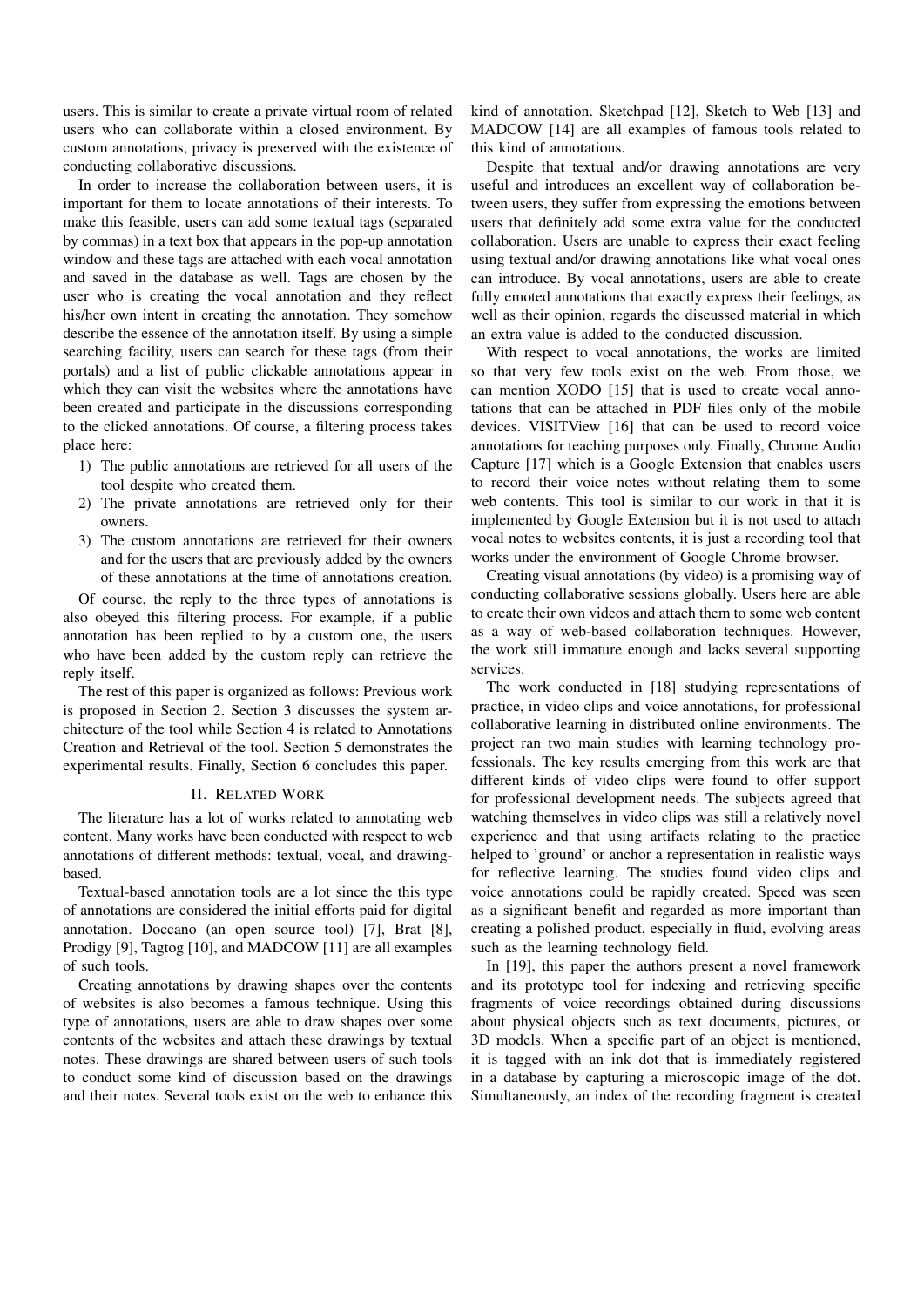and linked with the dot. After the recording, a dot can be scanned and identified by matching its microscopic image with the database to retrieve the linked recording fragment for playback. A handy tool was developed to facilitate these operations while the user concentrates on the ongoing discussion. Performance tests of the dot identification have shown genuine matches without error. In demonstrations of a realistic usage scenario, the tool successfully facilitated the creation of indexes with dots during a voice recording and correctly played back all the specific recording fragments linked to the dots.

Despite the mentioned tools and works introduced a good base for vocal digital annotations, they did not pay attention to the type of annotations themselves nor locating the related annotations to users. Here comes our contribution of this work that enables users to create 3 types of annotations: public, private and custom ones. This enables (as we mentioned before) the collaboration between users with the preservation of some privacy. Moreover, the ability of tagging annotations by a set of comma-delimited words or either simple sentences makes it easier for users to search for annotations related to their interests in which the mentioned tools also did not introduce. Added to that, the tool ease of use as emerged by the experimental tests, represented by navigation from annotated website to the vocal annotations created by users and located in their portals and vice versa. The indentation display of annotations based on whether they are original created annotations or replies on them is also supports the ease of use of the tool.

## III. SYSTEM ARCHITECTURE

The idea of annotating web content is not more than adding a transparent layer above an annotated website. This invisible layer represents the tier where annotations exist. The tool implemented in this work follows the web-based client/server architecture. Users add their own voice annotations to texts on an HTML web page and upon the save action, the necessary data are saved in a dedicated database. The tool and according to this mechanism is composed of a set of layers: Presentation, Processing and Database. The Presentation Layer deals with the interaction between users and the browser in which annotations are created, attached by placeholders to selected texts, and then saved in the dedicated database. The Processing Layer, located between Presentation and Database layers, deals with all processing needed to color the highlighted text, recording the voice annotation, and saving it in an audio file. Finally, the Database Layer is related to the actual saving of all data related to the created annotations represented in the annotated text, the type of the annotation, the URL, the audio file, and the annotator related data. Moreover, the Database layer is responsible for the retrieval process of the annotations for a given user and website. Figure 1 below depicts the structure of the tool where the request/reply protocol is used to save/retrieve annotations respectively.



Fig. 1. The architectural design of the tool.

Google extension is used to implement the interaction part between the users and the tool. A special google extension is programmed for this purpose where all annotation functionality is implemented. The extent ion contains a set of JavaScript functions that are injected in each visited website in order to execute the functionality of text selection and vocal annotations recording. User login and the creation of new users' accounts are also implemented in the extension.

Figure 2 depicts the components of the tool where credentials of users are implemented using the sign-up and login components. Whereas the activities related to the annotation process are implemented in the Google extension and database components.



Fig. 2. The Component Diagram of the tool.

Figure 3 below represents the logical schema of the database represented by an Entity-Relationship diagram. The diagram contains 3 different entities: User, Voice and Text alongside the entity relationships between them. The user entity reflects all attributes related to users (Annotators), Text is used to save data about the annotated text and Voice entity is to save data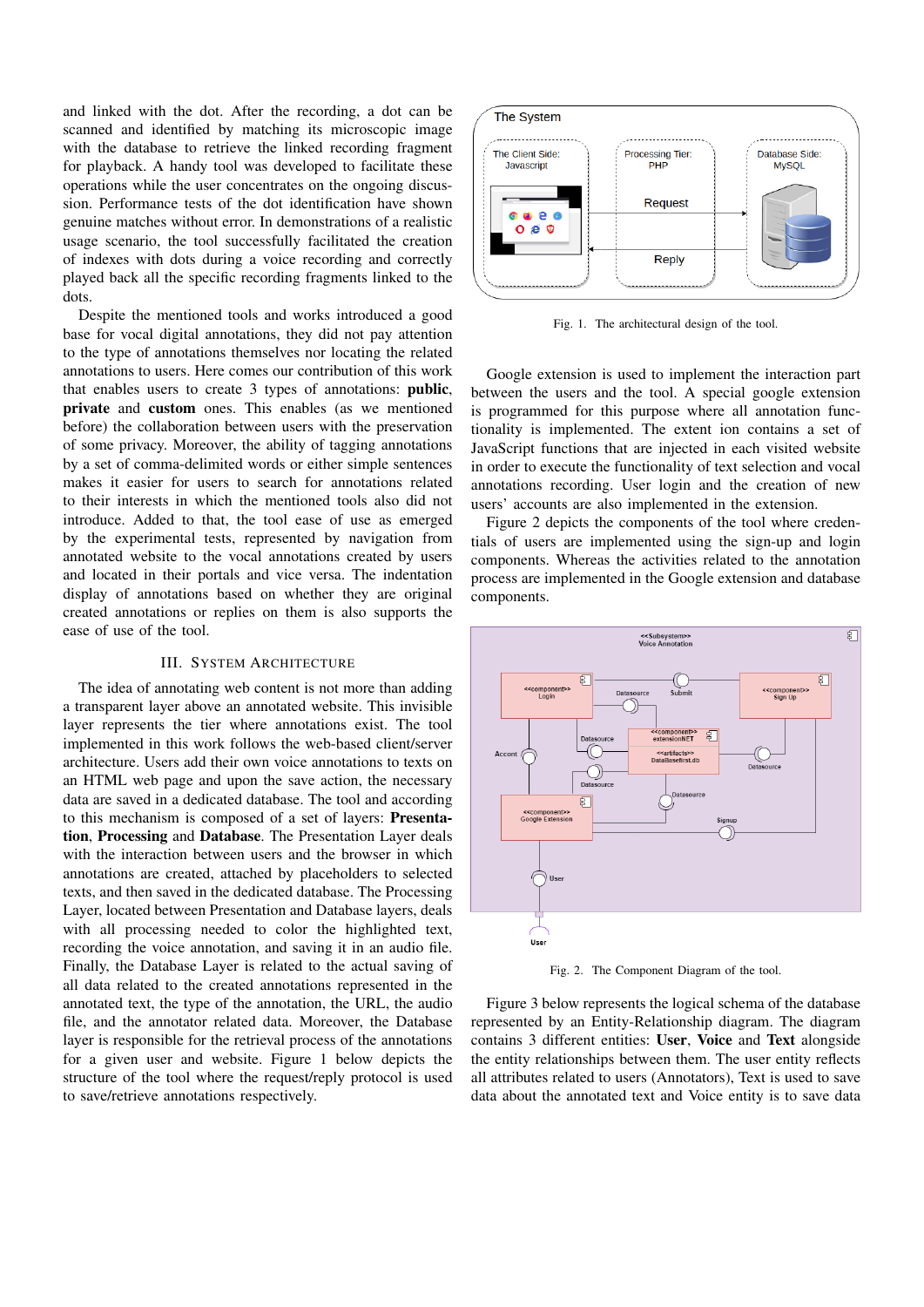about the vocal annotation itself.



Fig. 3. The Entity Relationship Diagram.

Figure 4 represents the sequence diagram for the annotation creation activity. The activity begins with some user who selects some text on some website. This fires upon the Browser object that executes the function createAnnotation(selectedText) identified in JavaScript object. The later executes the defines the problem statement while method recordVoice() on the object Voice Recorder that returns the recorded voice saved in recordedVoice object and returns it back to the JavaScript object. After that, the Javascript object executes the function Save(selectedText, recordedVoice, URL) identified in the Database object that saved all related data in the database of the system. Finally, the user is notified by a Notify() function that prompts the user with the successful creation of the vocal annotation.



Fig. 4. The Sequence Diagram for the annotation creation activity.

The following pseudocode segment summarizes both the vocal annotation submission and retrieval.

```
while (\mathbf{true}) {
```
*/ / L i s t o f Google E x t e n s i o n embedded l i s t n e r f u n c t i o n s*  $Google Extension. on ChangeURL() = injectJava Script (URL)$ ;  $Google Extension. on LoadAnnotations() = loadAnnotations()$ URL) ;

GoogleExtension.onSelectText() = createAnnotation(URL,  $userID$  );

```
Google Extension. on High light Text Clicked() =r e trive Annotations (URL, clicked Text);
}
function create Annotation (URL, userID)\{placeHolder = selectText(self, selectedText);\overline{display playPopup (placeHolder, selectedText);
     recorded A u dio = record A u dio (recorded File);s ave Annotation (userID, selected Text, recorded Audio,
          place Holder, URL);
}
function retrive Annotations (URL, clicked Text) {
     Audio File Files [];
    popUpWindow = new popUpWindow();
     Files = get Annotations (URL, clicked Text);<br>
for(i = 0; i < Files . size (); i++)
         popUpWindow \dots in sert (Files [i]);
}
```
Upon the Google Chrome browser launching, the Google Extension is loaded and the mentioned code is executed. The code keeps revolving in an endless loop by executing the listeners mentioned inside the loop. The listener function *GoogleExtension.onChangeURL()* is executed whenever the logged-in user navigates a new URL that leads to executing the function *injectJavaScript(URL)* in which injects the suitable JavaScript code that will be responsible for vocal annotations handling.

The listener function *GoogleExtension.onLoadAnnotations()* is executed when the user clicks the Google Extension to retrieve all annotations previously submitted to the current URL by invoking the function *loadAnnotations(URL)*. This function also is responsible for re-highlight all text mapped with annotations for the current URL and takes into account the filtering of these annotations according to their types: public, private, and custom.

The listener function *GoogleExtension.onSelectText()* is executed when the user selects some text located in the current URL. Upon the execution of this listener, the function *createAnnotation(URL, userID)* is executed with the *URL* and *userID* as parameters. The last listener function is *Google-Extension.onHighlightTextClicked()* which executed when the user clicked a highlighted text in the current URL in which the function *retriveAnnotations(URL, clickedText)* function is executed to load all annotations related to the *clickedText*.

The function *createAnnotation(URL, userID)* is responsible to create a new annotation of the current *URL* and for the current logged-in user represented by *userID*. The code inside the function *createAnnotation(URL, userID)* is initiated by executing the function *selectText(selectedText)* that returns the placeholder (the position inofrmation of the selected text) and saves it in the variable *placeHolder*. Upon the text selection, the function *displayPopup(placeHolder, selectedText)* is executed in which the selected text and its place Holder information are inserted in the window itself. This popup window contains all necessary controls to create the vocal annotation and save it inside the database. Figure 5 depicts these contents. After that the function *recordAudio(recordedFile)* is executed to begin recording the voice annotation and upon the completion, the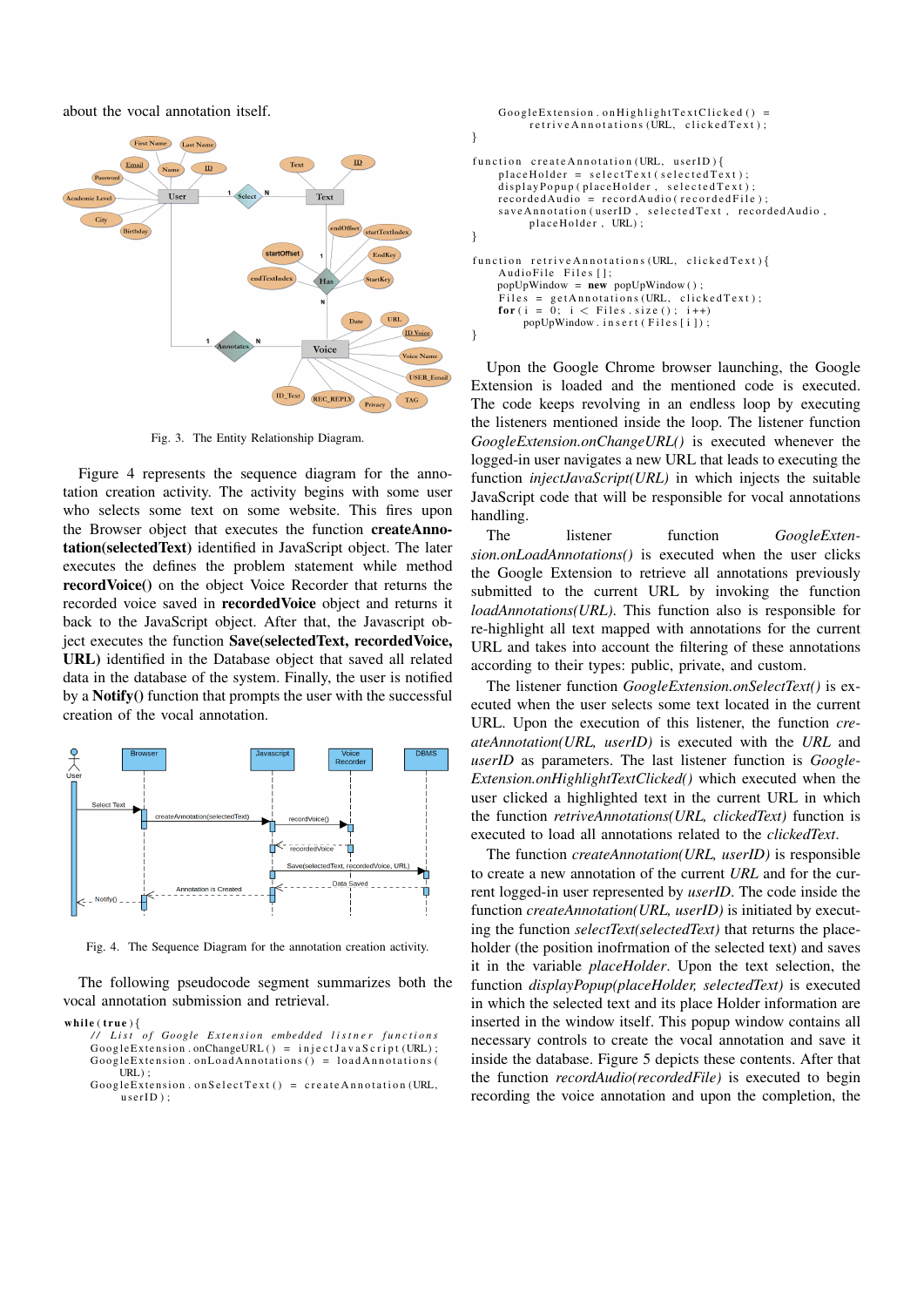recorded file is saved in the variable *recordedAudio*. The function *saveAnnotation(userID, selectedText, recordedAudio, placeHolder, URL)* is then executed to save all annotation related data inside the dedicated database.

The retrieval of previously submitted annotations takes place with the invocation of the function *retriveAnnotations(URL, clickedText)* that takes the current *URL* and the *clickedText* as parameters. This function creates an empty array *Files* of type AudioFile to be used to save all retrieved audio files related to the highlighted clicked text. The constructor *popUpWindow()* is then executed to create a new pop-up window that saved in the object *popUpWindow*. The function *getAnnotations(URL, clickedText)* is then executed to retrieve all related audio files to be saved in the array *Files*. Finally, the loop evolves the array of audio files to add necessary HTML and JavaScript codes to append and playback the inserted audio files by executing the member funcotion *popUpWindow.insert(Files[i])*. Of course, the load of the audio files is filtered with the annotation type: public, private or customer.

# IV. ANNOTATIONS CREATION AND RETRIEVAL

After a user visits some interesting website, s/he can select some text of his/her own interest to adorn it with a vocal annotation. The user then clicks the system extension icon located in the Google extensions area of the Google Chrome browser in which creates a pop-up window containing the selected text as well as a set of controls to create and save an audio file. The user then begins recording his/her own voice annotation after selecting the type of the annotation as well as supplying a set of optional tags that represents the tenor of the annotation. These tags will be used for the annotations searching process. Upon clicking the save button located in the pop-up window, the tool saves the annotation and all its related data in the database of the tool. Figure 5 below depicts the pop-up window used to create the annotation where the yellow highlighted selected text is copied from the original website to the pop-up window. The custom option is selected as well as the list of custom users are determined. The figure also shows the list of tags filled by the annotator.

From Figure 5, when the user clicks *Start* button, the recording process starts in which the user begins recording his/her note that stops when s/he clicks the *Stop* button. Upon clicking the *Save* button, the Google extension JavaScript embedded code contacts the necessary PHP code to save the audio file in a special folder in the server under an automatically generated file name that saved in the database to create a link between the saved annotation and the actual audio file related to it. In this context, the actual audio file is saved in a dedicated server folder, while the name of the file itself is saved in the database. This creates dome mapping between the name of the file and the actual file in the server for file retrieval purposes when the vocal annotation needs to be retrieved later on.



Fig. 5. The pop-up window to create an annotation.

The users are able -after logging into their portals- to list all their own annotations with their filtered replies. They can play the audio files associated with them with the ability to visit the website's associates with these annotations. Figure 6 illustrates the way the annotations are listed in some user's portal. The figure contains the annotated text and the set of all vocal annotations related to it. The white background ones are original annotations, while the blue background ones are replies to the original ones (for example the blue annotations that appear in the figure are replies for the annotation labeled with *mySound55*). Each annotation contains the audio control for the audio file associated with it and contains data related to the owner of the annotation, the date it was published, its type, and the set of tags related to it. The reader may notice the indentation of the replies for the original annotation and may notice also that *mySound304* is another annotation related to the same highlighted text. Of course, these annotations are clickable so that each one is linked to the website where the associated annotation is created. Upon clicking one of them, the tool opens the associated website and uses its URL to retrieve all annotations associated with it taking into account the custom and private filters. All texts that appear on that website will be re-highlighted and will be clickable so that a user can view all filtered annotations related to the clickable texts.

On the other side, if a logged-in user navigates a sample previously annotated website, s/he can ask the google Extension to retrieve all annotations submitted to this website (if there is any). Upon that request, the tool re-highlighted all annotated texts so that the user can click any of them to open a pop-up menu that contains all clicked text related filtered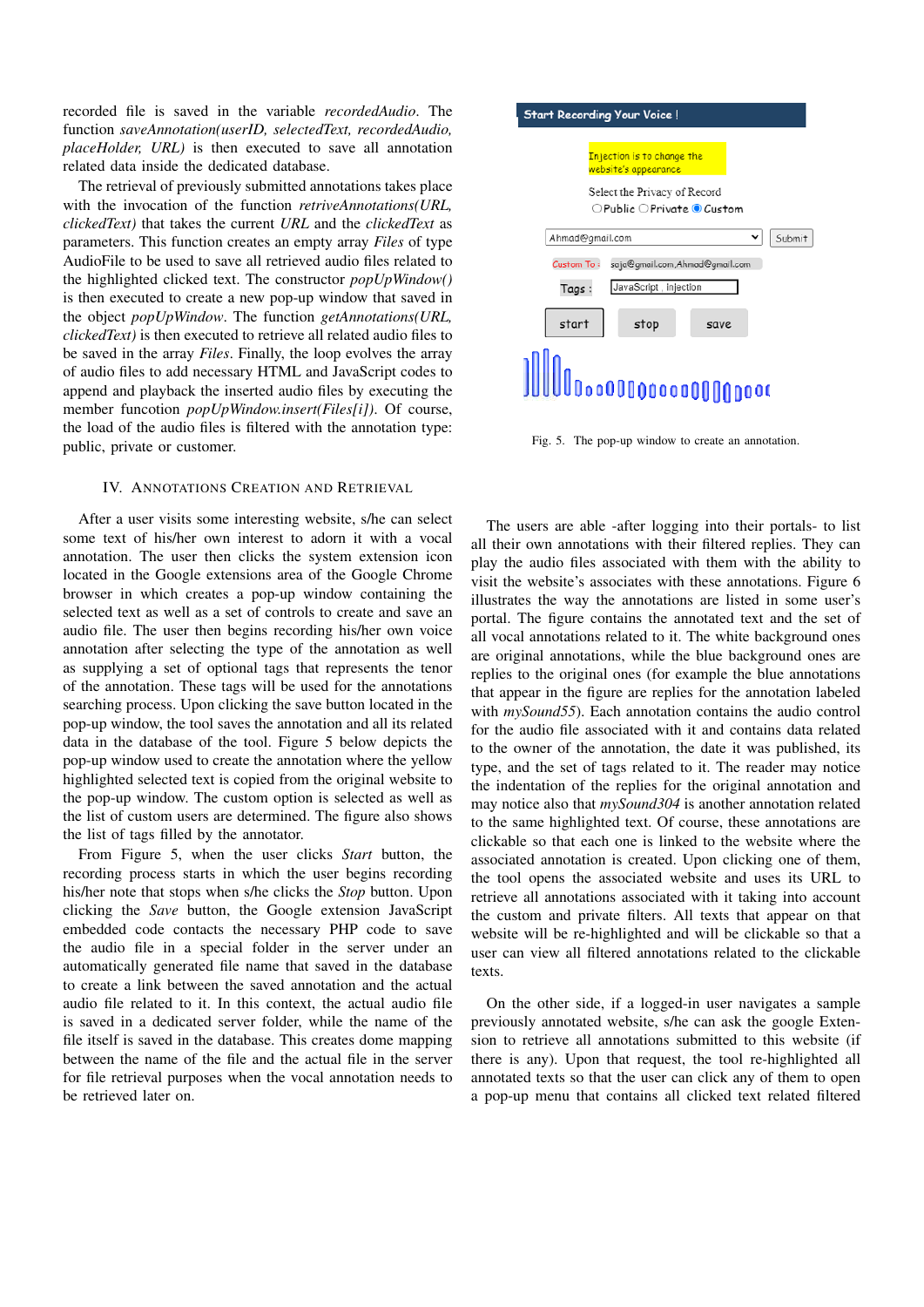



Fig. 6. The list of saved vocal annotations and their replies.

Users of the tool also can use their portals to search for published annotations of their interest. Of course, the searching process takes into account the filtering of permeable annotations. The tags-based search displays all public annotations related to that tag as well as the private ones (if the user doing the search is the same as their owner) and the custom ones if the user is previously added by the owner of the annotation at the time the annotation is created.

# V. EXPERIMENTAL TEST

In order to compare vocal and textual annotations, we conducted an experimental test where 20 participants are involved in the test. The aim of the test is to differentiate between both methods in terms of collaboration between participants where have been chosen of different ages (88% are over 18 years old) and from different educational backgrounds.

During the supervised test that lasts for 5 days, the participants visited several websites related to the subjects being discussed as appears in Figure 8 and they used the tool in creating different vocal annotations as well as they used other textual based tools (as appears in Figure 9 that reflects the percentages of annotations). In order to better measure the collaboration between the participants in both cases: using vocal and textual annotations, we asked them to unify both the discussed subjects and the annotated websites in both annotating methods to be fair in the differentiation between the two annotating methods. The participants were asked to submit different types of annotations: public, private, and custom. Moreover, they were asked to use the tags-based searching facility in order to search for other participants who submitted public and custom annotations.

**Personal Information** 

**Your Annotations** 

Search



Fig. 9. Participants percentages in terms of kind of annotations used.

At the end of the test, we found that 123 annotations were submitted (67 public, 17 private, and 39 custom), 25 different

<sup>2</sup>Please notice that Figure 6 serves both situations of annotation retrieval process: either the user asks to list his/her own annotations from the portal or s/he clicks a highlighted text.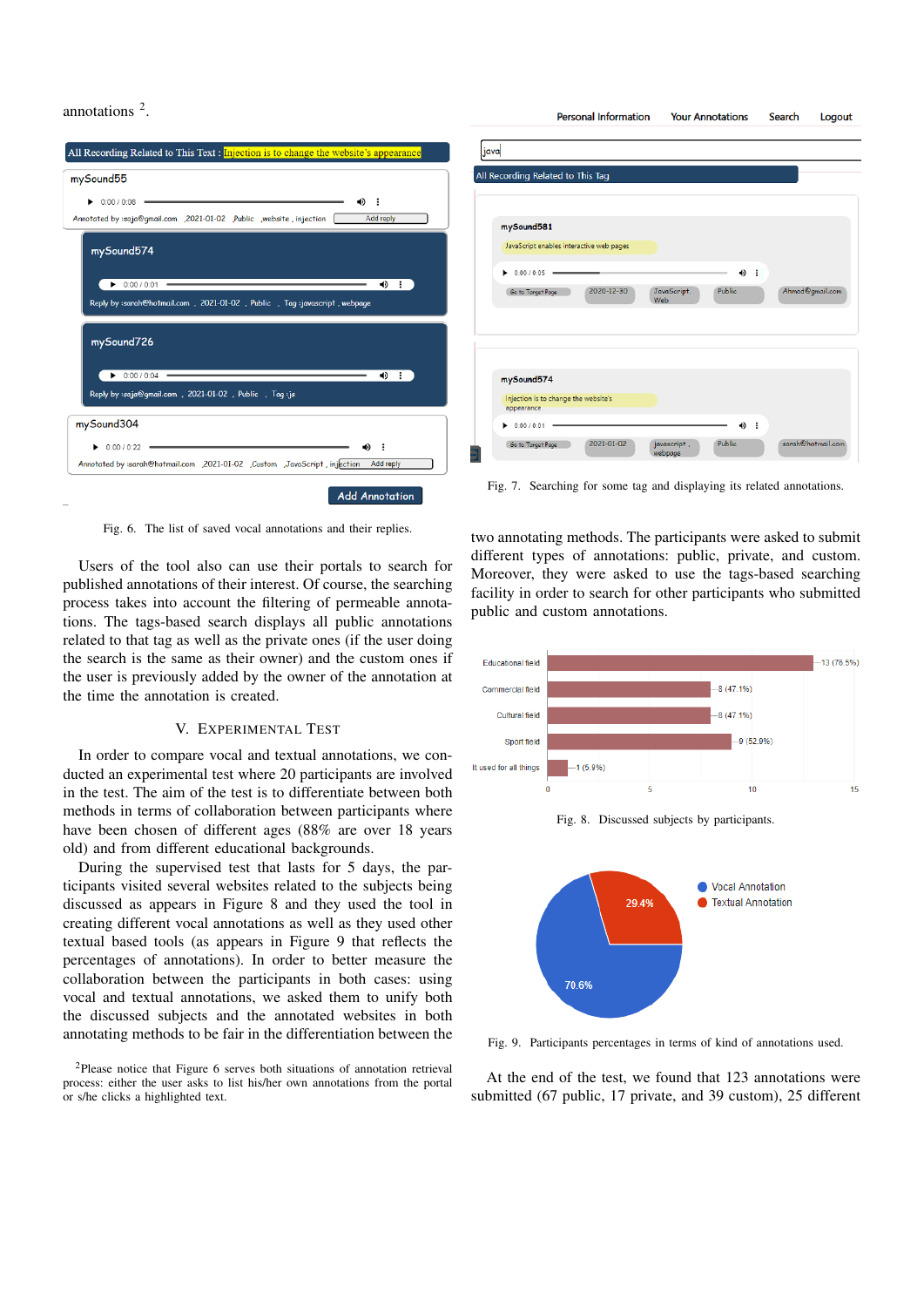websites were annotated and 3 tags as average per annotation. The participants were asked to fill a special questionnaire in order to know their opinion about the experiment and the collaboration gained using the vocal annotations. The questionnaire has a set of questions like:

1) What is the effect of vocal annotations compared with textual ones on the amount of participants comprehension of the subjects being discussed? (Reducing time and effort, Increasing time and effort, No effect) The result of this question is depicted in Figure 10 where around 71% go with the reduction of time and effort.



Fig. 10. Effect of vocal annotations on both time and effort.

2) How do you find collaboration enhancement using vocal annotations vs. textual ones? (Excellent, Good, Bad). The result of this question is depicted in Figure 11 where the majority go with excellent.



Fig. 11. Participants' collaboration level.

- 3) What is the level of tool usability? (Excellent, Very Good, Good, Fair). The answer to this question is reflected in Figure 12 where the percentages reflect the ease of use in general.
- 4) Which is better to express your emotions embedded in your submitted annotations? (Vocal, Textual). We got 65% for Vocal and the rest for Textual.
- 5) Which takes less time to annotate? (Vocal, Textual). We got 100% for Vocal since speaking is much faster that writing and no need to use hands like in typing.
- 6) Does the location of the annotator have an effect on choosing Vocal or Textual? %92 of the participants go



Fig. 12. Ease of use level.

with the Vocal annotations since several places limits the use of hands for typing, like waiting in a public transportation stop, or standing in the bus or tram, or any other place where talking is much easier than writing.

#### VI. CONCLUSION AND FUTURE WORKS

A vocal-based annotation is implemented and tested in this work. Users are able to conduct collaborative sessions using voice annotations in order to discuss some shared interests issues over the web. Annotations are of three types: Public, Private and Custom with the ability to adorn them with a set of related textual tags for searching purposes and with the ability to choose users to be able to view and reply to the custom annotations. A supervised experimental test was conducted in which promising results were achieved.

For future works, we have several plans: Enhance the search facility by introducing a voice recognition mechanism to search for related annotations using their accompanying audio files. Selecting more related tags by analyzing the highlighted text and express the most important tags the better describe the text. Also annotating other web content like images and videos is one of our future works. Moreover, implementing visual annotations by recording video instead of recording voice is under our considerations.

## **REFERENCES**

- [1] M. Chen, D. Zhang, and L. Zhou, "Empowering collaborative commerce with web services enabled business process management systems," *Decision Support Systems*, vol. 43, no. 2, pp. 530 – 546, 2007, emerging Issues in Collaborative Commerce. [Online]. Available: http://www.sciencedirect.com/science/article/pii/S0167923605000795
- [2] M. Addisu, D. Avola, P. Bianchi, P. Bottoni, S. Levialdi, and E. Panizzi, *Annotating Significant Relations on Multimedia Web Documents*. John Wiley & Sons, Ltd, 2012, ch. 24, pp. 401–417. [Online]. Available: https://onlinelibrary.wiley.com/doi/abs/10.1002/9781118219546.ch24
- [3] G. Ben-Yehudah and Y. Eshet-Alkalai, "The influence of text annotation tools on print and digital reading comprehension," 01 2014, pp. 28–35.
- [4] I. A. OVSIANNIKOV, M. A. ARBIB, and T. H. MCNEILL, "Annotation technology," *International Journal of Human-Computer Studies*, vol. 50, no. 4, pp. 329 – 362, 1999. [Online]. Available: http://www.sciencedirect.com/science/article/pii/S1071581999902471
- [5] S. Ades, "Voice annotation and editing in a workstation environment," *Proceedings of the AVIOS '86 Voice Input/Ouput Systems Applications Conference, Alexandria, VA*, pp. 13–28, 2010.
- [6] J. J. Cadiz, A. Gupta, and J. Grudin, "Using web annotations for asynchronous collaboration around documents," in *Proceedings of the 2000 ACM Conference on Computer Supported Cooperative Work*, ser. CSCW '00. New York, NY, USA: Association for Computing Machinery, 2000, p. 309–318. [Online]. Available: https://doi.org/10.1145/358916.359002